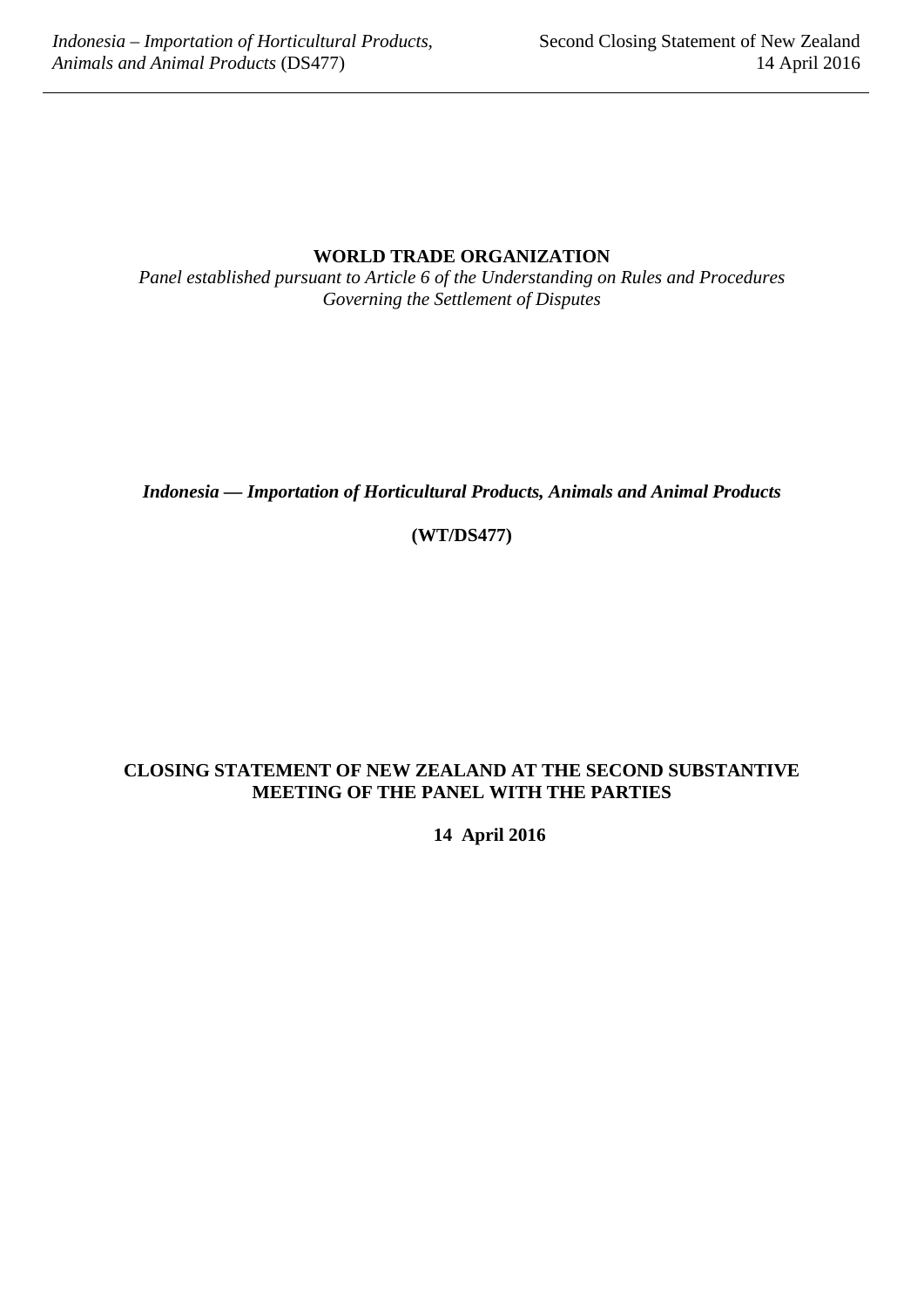## **CLOSING STATEMENT OF NEW ZEALAND**

1. New Zealand would like to thank the Panel, as well as the Secretariat, for your considerable preparation for this hearing. Your insightful questions have yet again been conducive to a targeted and constructive discussion with all three Parties.

2. We would also like to thank you for your travels to Geneva, your time, and your attention during the entirety of these panel proceedings. You have digested a significant number of written submissions and engaged with the Parties, and third Parties, over four days of oral hearings. We very much appreciate your commitment to this process.

3. We would also like to thank our colleagues from the Governments of Indonesia and the United States, as well as their legal advisors, for travelling here today. Yet again, the manner of our engagement during these proceedings confirms that we are friends.

4. Nonetheless, even friends can have occasional disagreements and, in our opening statement at the very first hearing in March, we explained why New Zealand has, after numerous bilateral and diplomatic efforts, been forced to bring this issue to the World Trade Organization.

5. We are a small country heavily reliant on our agricultural export sector. In 2010, Indonesia represented New Zealand's second largest market for beef and offal exports by volume. Unfortunately, since the introduction of the measures at issue in these proceedings, those exports have fallen by 84 percent. Our horticulture exports have also been held back. The accumulated, year-on-year trade impact for our beef sector alone is now estimated to be between 0.5 and 1 billion New Zealand dollars. The impact of the measures at issue on New Zealand producers and farmers is real, documented and dramatic.

6. For these reasons, New Zealand very much welcomed the opening statement by Indonesia's head of delegation yesterday that the "current administration in Indonesia is taking steps to further streamline the process for importers" and that "Indonesia's President, Joko Widodo, is pressing for greater deregulation concerning importation" of agricultural products. New Zealand applauds Indonesia's commitment, at the highest levels of Government, to respect its WTO obligations. As we have demonstrated in these proceedings, however, further reform is still required to the measures at issue to achieve conformity with WTO commitments.

7. Ultimately, when all is said and done, the purpose of WTO proceedings is to seek a positive and durable solution to trade disagreements. For New Zealand, that solution requires a predictable WTO-consistent import regime that would translate into increased New Zealand